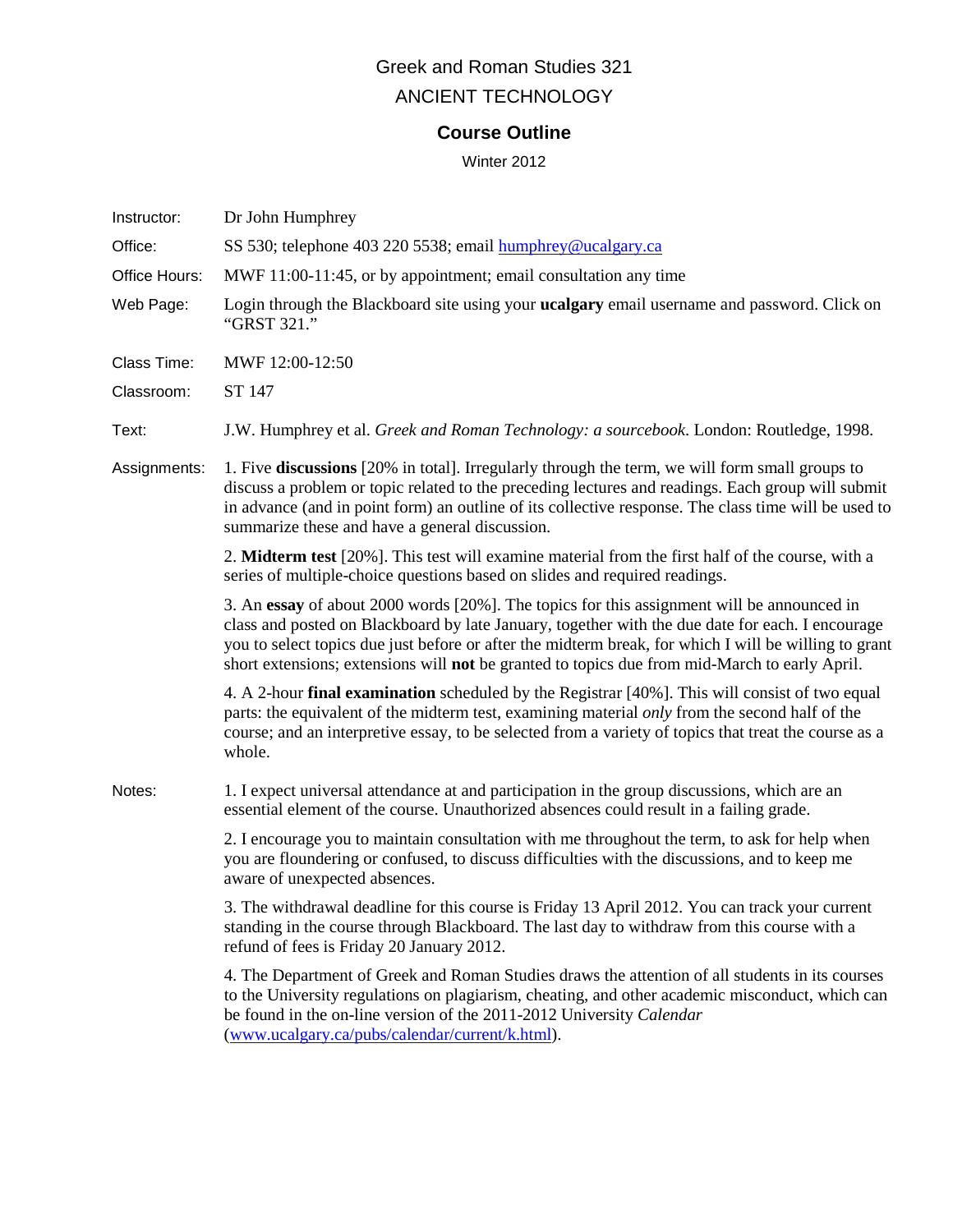# **Course Schedule**

|        | <b>DATE</b>    |                | <b>TOPIC</b>                                                                                                                                                                   | SOURCEBOOK READINGS                       |  |
|--------|----------------|----------------|--------------------------------------------------------------------------------------------------------------------------------------------------------------------------------|-------------------------------------------|--|
| Jan    | 09<br>11<br>13 | Mo<br>We<br>Fr | Introduction to the course<br>Historical outline i: before the Greeks<br>Historical outline ii: the Greeks and Romans                                                          |                                           |  |
|        | 16<br>18<br>20 | Mo<br>We<br>Fr | Sources of information: documents and archaeology<br>Energy and machines in antiquity<br>Military technology                                                                   | Chapter 2a-2b<br>Chapter 12               |  |
|        | 23<br>25<br>27 | Mo<br>We<br>Fr | Hero's inventions<br>Discussion 1: technical limitations that prevented an ancient industrial revolution<br>Food i: cultivation and domestication                              | Chapter 2c<br>Chapter 3                   |  |
| Feb 01 | 30<br>03       | Mo<br>We<br>Fr | Food ii: agricultural tools<br>Food iii: processing<br>Food iv: the ancient diet                                                                                               | Chapter 3<br>Chapter 4<br>Chapter 4       |  |
|        | 06<br>08<br>10 | Mo<br>We<br>Fr | Water i: wells and water-lifting devices<br>Water ii: water conduction and conservation<br>Water iii: constructing urban water systems                                         | Chapter 8<br>Chapter 8<br>Chapter 8       |  |
|        | 13<br>15<br>17 | Mo<br>We<br>Fr | <b>Discussion 2:</b> applying ancient hydraulic techniques in the modern world<br>Metals i: mining and metallurgy<br>Metals ii: casting and fine metalworking                  | Chapters 5a and 6<br>Chapter 9a           |  |
|        | 20<br>22<br>24 | Mo<br>We<br>Fr | Midterm break: no classes<br>Midterm break: no classes<br>Midterm break: no classes                                                                                            |                                           |  |
| Mar 02 | 27<br>29       | Mo<br>We<br>Fr | <b>Midterm Test</b><br>Household and workshop production i: textiles<br>Household and workshop production ii: ceramic techniques                                               | Chapter 9c<br>Chapter 9d                  |  |
|        | 05<br>07<br>09 | Mo<br>We<br>Fr | Household and workshop production iii: ceramic shapes; symposium<br>Transportation i: vehicles, roads, and bridges<br>Chapter 10a<br>Transportation ii: boats<br>Chapter 10b   |                                           |  |
|        | 12<br>14<br>16 | Mo<br>We<br>Fr | Transportation iii: harbours and navigation<br>Weights, measures, and currency<br>Communication i: Bronze-Age scripts                                                          | Chapter 10b<br>Chapter 10c<br>Chapter 11b |  |
|        | 19<br>21<br>23 | Mo<br>We<br>Fr | Communication ii: Greek and Latin alphabets<br>Communication iii: books and publication<br><b>Discussion 3:</b> the importance of communication                                | Chapter 11b<br>Chapter 11b                |  |
|        | 26<br>28<br>30 | Mo<br>We<br>Fr | Timekeeping<br>Construction i: Bronze-Age ziggurats and pyramids<br>Construction ii: Bronze-Age Greek cities and citadels                                                      | Chapter 11a<br>Chapter 7<br>Chapter 7     |  |
| Apr 02 | 04<br>06       | Mo<br>We<br>Fr | Construction iii: classical Greek construction<br>Construction iv: imperial Roman engineering<br>Good Friday: no lectures                                                      | Chapter 7<br>Chapter 7                    |  |
|        | 09<br>11<br>13 | Mo<br>We<br>Fr | <b>Discussion 4:</b> how built structures reflect social demands<br><b>Discussion 5:</b> societies' attitude to technology and progress<br>Bermuda Shorts Day: class cancelled | Chapter 13                                |  |

\_\_\_\_\_\_\_\_\_\_\_\_\_\_\_\_\_\_\_\_\_\_\_\_\_\_\_\_\_\_\_\_\_\_\_\_\_\_\_\_\_\_\_\_\_\_\_\_\_\_\_\_\_\_\_\_\_\_\_\_\_\_\_\_\_\_\_\_\_\_\_\_\_\_\_\_\_\_\_\_\_\_\_\_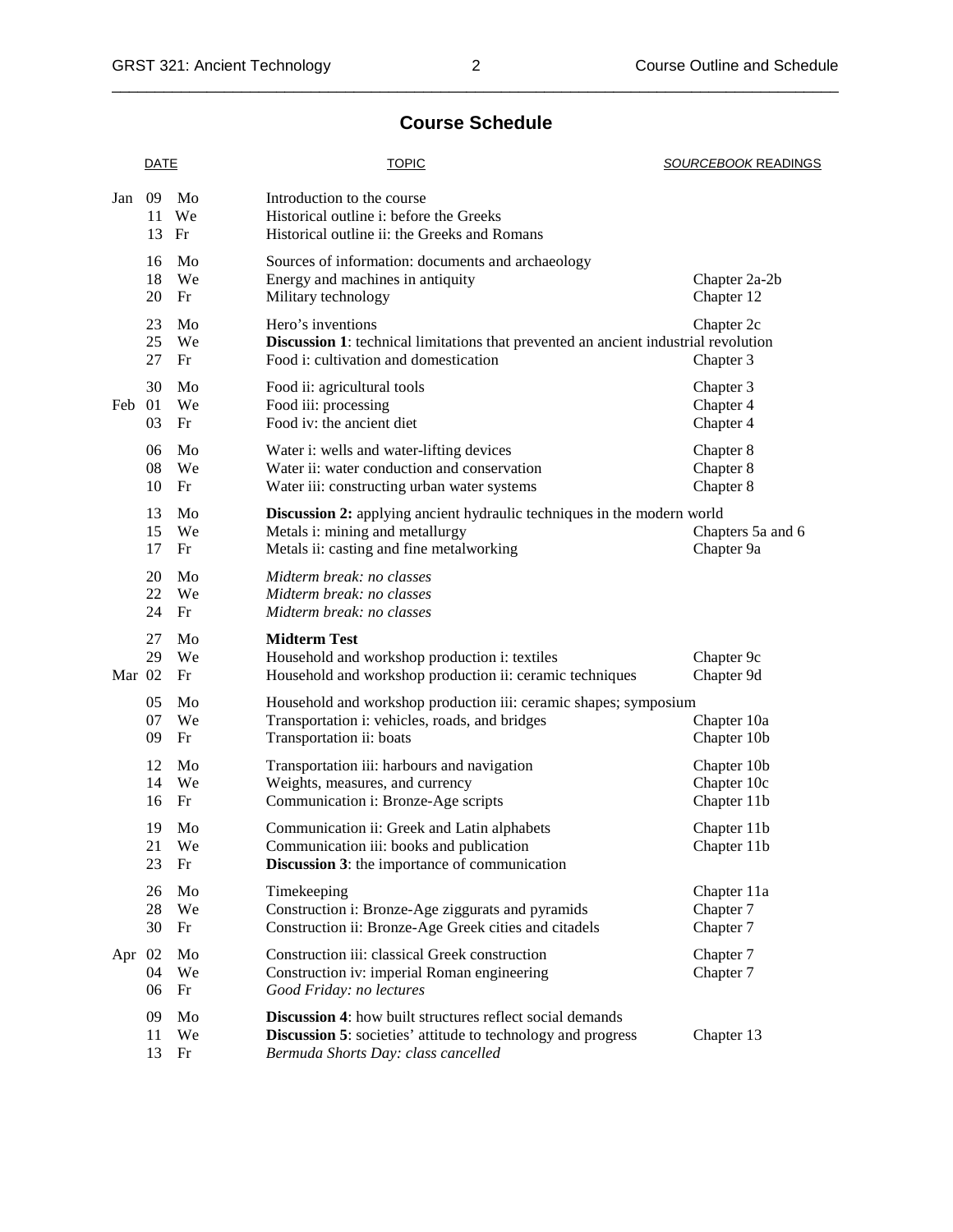### **General Bibliography**

Some of the following works are housed in the Reserve Reading Room of the Library, where they are available for consultation and, infrequently, for short-term loan. Copies of the rest are available in the main stacks. For more specific books and articles, see the bibliographies following each chapter in the *Sourcebook*.

#### **General Works**

C. Singer et al. A *History of Technology,* vols. 1 and 2. T.K. Derry and T.I. Williams. *A Short History of Technology from the Earliest Times to A.D. 1900*. H. Hodges. *Technology in the Ancient World*. A.P. Usher. *A History of Mechanical Inventions*. M. Daumas, ed. *A History of Technology and Invention,* vol. 1. V.G. Childe. *What Happened in History.* K.D. White. *Greek and Roman Technology*. R.J. Forbes. *Studies in Ancient Technology*, 9 vols. J.W. Humphrey. *Ancient Technology*.

L. Sprague de Camp. *The Ancient Engineers.*

#### **Classical Antiquity**

- E. Vermeule. *Greece in the Bronze Age.*
- A. Burford. *Craftsmen in the Greek and Roman World.*
- C. Mossé. *The Ancient World at Work.*

#### **Specific Technologies**

K.D. White. *Roman Farming.* J.F. Healy. *Mining and Metallurgy in the Greek and Roman World*. A.T. Hodge. *Roman Aqueducts and Water Supply*. L. Casson. *The Ancient Mariners.* D. Diringer. *Writing.* J.G. Landels. *Engineering in the Ancient World*.

D. Hill. *A History of Engineering in Classical and Medieval Times*.

### **Reference Works**

J.P. Oleson. *Bronze Age, Greek, and Roman Technology: A Selected, Annotated Bibliography*. J.P. Oleson. *Handbook of Engineering and Technology in the Classical World*.